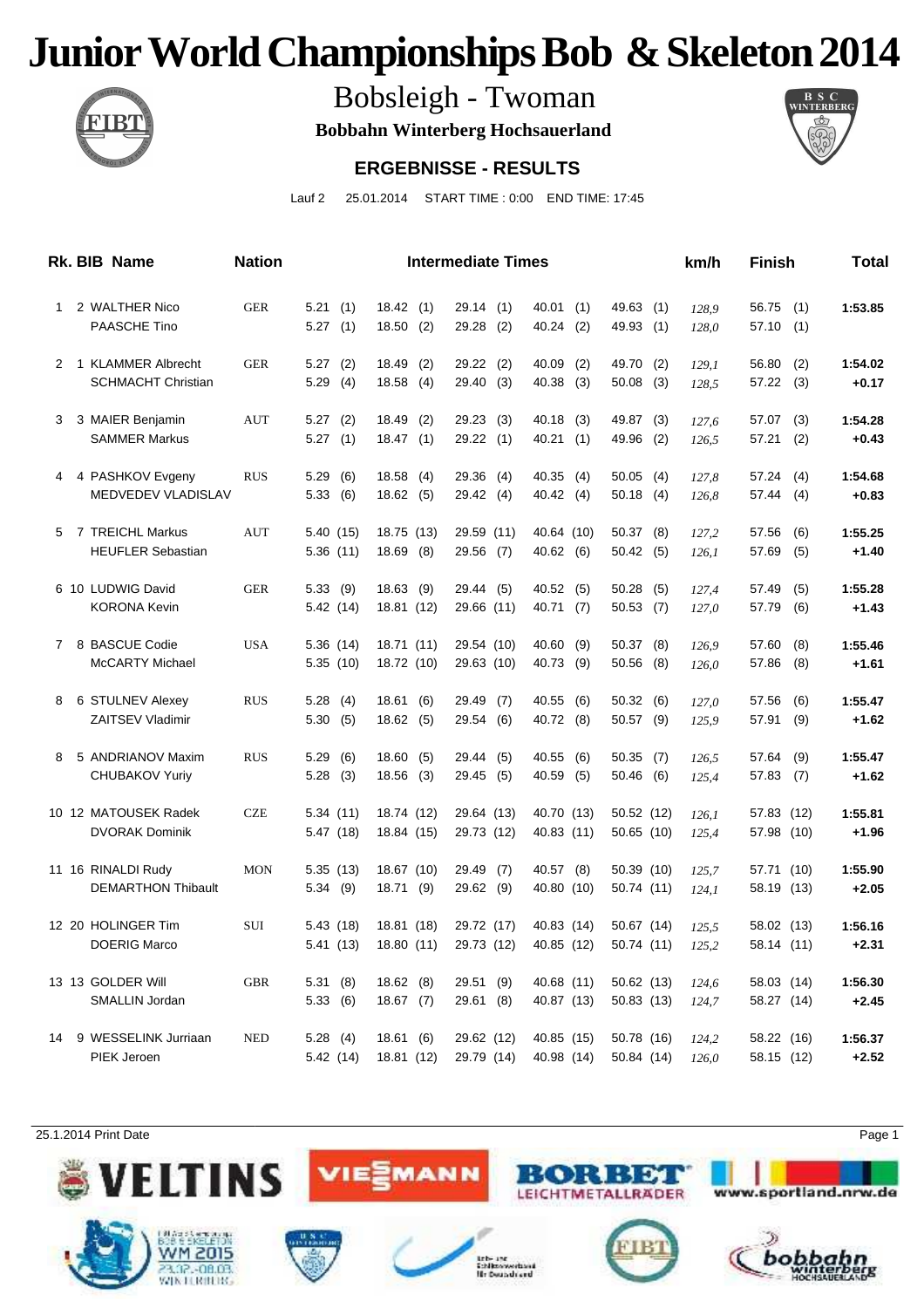

Bobsleigh - Twoman

**Bobbahn Winterberg Hochsauerland**



#### **ERGEBNISSE - RESULTS**

Lauf 2 25.01.2014 START TIME : 0:00 END TIME: 17:45

| Rk. BIB Name              | <b>Nation</b> |             |            | <b>Intermediate Times</b> |            |            | km/h  | <b>Finish</b> | Total   |
|---------------------------|---------------|-------------|------------|---------------------------|------------|------------|-------|---------------|---------|
| 15 11 BAUMGARTNER Patrick | <b>ITA</b>    | 5.45(19)    | 18.81 (18) | 29.64 (13)                | 40.68 (11) | 50.46(11)  | 126.8 | 57.73 (11)    | 1:56.43 |
| <b>ZANAROTTO Danilo</b>   |               | 5.48(19)    | 19.16 (20) | 30.20(20)                 | 41.42 (20) | 51.33 (20) | 125,2 | 58.70 (19)    | $+2.58$ |
| 16 14 SCHUMACHER Luca     | <b>SUI</b>    | 5.40(15)    | 18.76 (15) | 29.69 (15)                | 40.87 (16) | 50.76 (15) | 125,0 | 58.15 (15)    | 1:56.55 |
| MITTERHUBER Kevin         |               | 5.43(16)    | 18.84 (15) | 29.82 (15)                | 41.03 (15) | 50.98 (15) | 125,7 | 58.40 (15)    | $+2.70$ |
| 17 17 KOLB Lukas          | <b>AUT</b>    | 5.34(11)    | 18.75 (13) | 29.71 (16)                | 40.91 (17) | 50.82 (17) | 124,6 | 58.23 (17)    | 1:56.89 |
| <b>SMETANA Christian</b>  |               | 5.36(11)    | 18.81 (12) | 29.85 (16)                | 41.12 (17) | 51.10 (16) | 123,1 | 58.66 (17)    | $+3.04$ |
| 18 19 HEIBL Thomas        | <b>NOR</b>    | 5.56(20)    | 19.01 (20) | 29.94 (20)                | 41.11 (19) | 51.00 (19) | 125,0 | 58.42 (19)    | 1:56.94 |
| <b>HEIBL Korbinian</b>    |               | 5.57(20)    | 19.06 (19) | 30.03(19)                 | 41.22 (18) | 51.12(17)  | 125,6 | 58.52 (16)    | $+3.09$ |
| 19 18 GRANDE Alessandro   | <b>ITA</b>    | 5.41(17)    | 18.80 (16) | 29.75 (18)                | 40.95 (18) | 50.91(18)  | 123.2 | 58.41 (18)    | 1:57.10 |
| <b>CARUSO Rocco</b>       |               | 5.44(17)    | 18.92 (18) | 29.99 (18)                | 41.31 (19) | 51.27 (19) | 124.3 | 58.69 (18)    | $+3.25$ |
| 20 22 BIDDULPH Oliver     | <b>GBR</b>    | 5.33<br>(9) | 18.80 (16) | 29.84 (19)                | 41.17 (21) | 51.19(21)  | 123.6 | 58.66 (20)    | 1:57.38 |
| <b>HALL Bradley</b>       |               | 5.33<br>(6) | 18.84 (15) | 29.88 (17)                | 41.11 (16) | 51.13 (18) | 121.9 | 58.72 (20)    | $+3.53$ |
| 21 21 CHITESCU Razvan     | <b>ROU</b>    | 5.58(21)    | 19.04 (21) | 29.95 (21)                | 41.14 (20) | 51.12 (20) | 121.8 | 58.68 (21)    | 58.68   |
| <b>IORGA Marian Ionut</b> |               |             |            |                           |            |            |       |               |         |
| 22 15 RITZMANN Simon      | SUI           | 5.65(22)    | 19.15 (22) | 30.13(22)                 | 41.38 (22) | 51.32 (22) | 124.8 | 58.74 (22)    | 58.74   |
| <b>BRIKER Simon</b>       |               |             |            |                           |            |            |       |               |         |

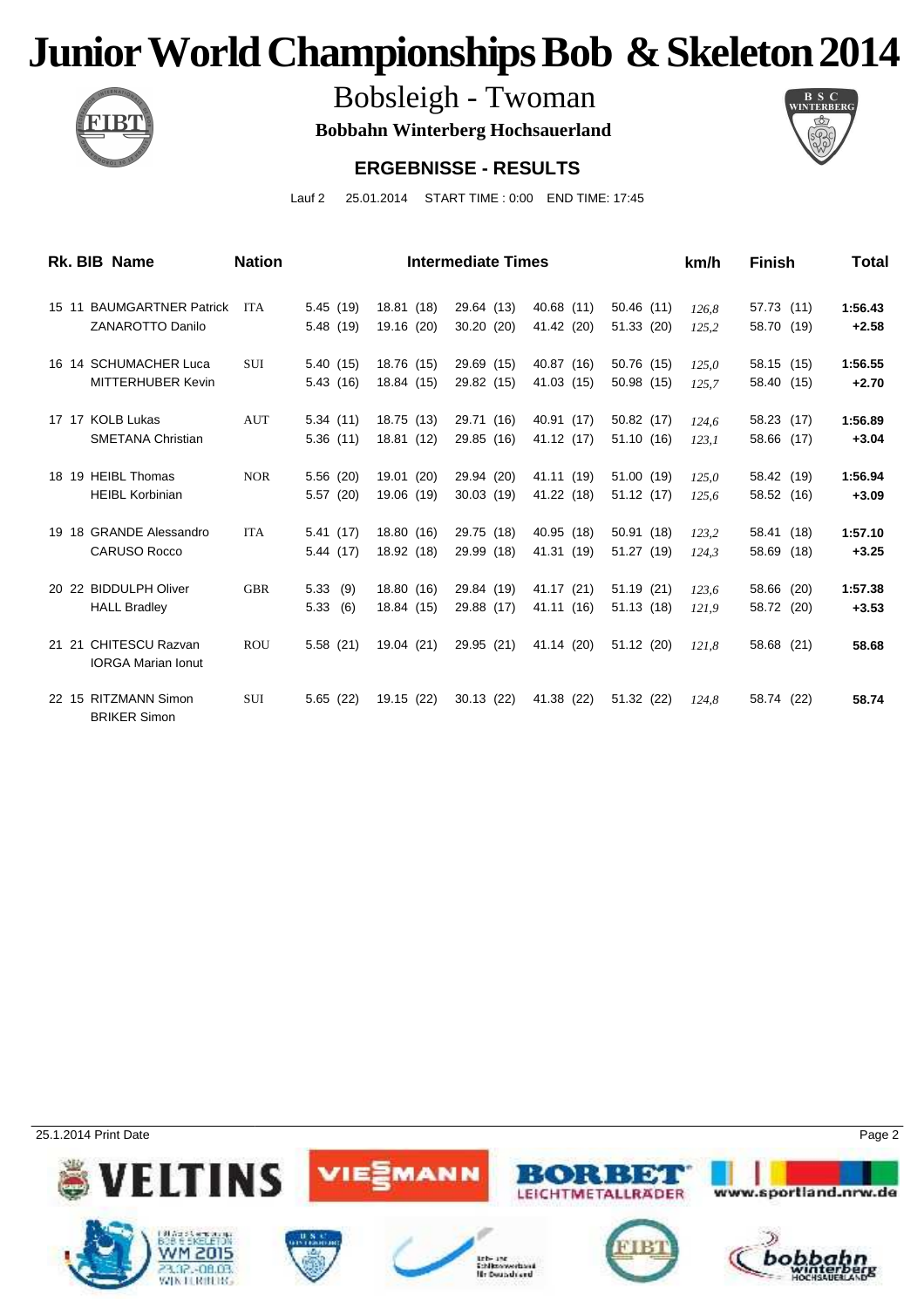

Bobsleigh - Women

**Bobbahn Winterberg Hochsauerland**



#### **ERGEBNISSE - RESULTS**

Lauf 2 25.01.2014 START TIME : 0:00 END TIME:

|    | <b>Rk. BIB Name</b>                                  | <b>Nation</b> |                       |     |                          |            | <b>Intermediate Times</b> |     |                          |            |                           |     | km/h           | Finish                           |            | Total              |
|----|------------------------------------------------------|---------------|-----------------------|-----|--------------------------|------------|---------------------------|-----|--------------------------|------------|---------------------------|-----|----------------|----------------------------------|------------|--------------------|
| 1  | 3 WAGNER Miriam<br><b>NOLTE Erline</b>               | <b>GER</b>    | 5.74(2)<br>5.77(2)    |     | 19.29<br>19.35           | (2)<br>(1) | $30.22$ (2)<br>30.32(1)   |     | 41.31<br>41.53           | (1)<br>(1) | 51.11(1)<br>51.42(1)      |     | 126,8<br>125,6 | 58.37<br>58.77                   | (1)<br>(1) | 1:57.14            |
|    | 2 2 BURKARD Edith                                    | <b>SUI</b>    | 5.66                  | (1) | 19.21                    | (1)        | 30.20                     | (1) | 41.40                    | (2)        | 51.33(2)                  |     | 124,8          | 58.75                            | (2)        | 1:58.05            |
|    | <b>GRAF Elisabeth</b>                                |               | 5.71                  | (1) | 19.35                    | (1)        | $30.44$ (2)               |     | 41.73                    | (2)        | 51.74 (2)                 |     | 123,2          | 59.30                            | (2)        | $+0.91$            |
| 3  | 1 KROLL Sandra                                       | <b>GER</b>    | 5.79(4)               |     | 19.40(3)                 |            | 30.40(3)                  |     | 41.62(3)                 |            | 51.49                     | (3) | 126,2          | 58.76                            | (3)        | 1:58.11            |
|    | <b>NOLL Sarah</b>                                    |               | 5.84(5)               |     | 19.49                    | (3)        | $30.57$ (3)               |     | 41.90                    | (3)        | 51.91                     | (3) | 124,4          | 59.35                            | (3)        | $+0.97$            |
| 4  | 5 CAPPONCELLI Serena                                 | <b>ITA</b>    | 5.85                  | (8) | 19.55(7)                 |            | $30.67$ $(8)$             |     | 41.91                    | (6)        | 51.81(4)                  |     | 125,4          | 59.16                            | (4)        | 1:58.82            |
|    | PIZZI Lisa                                           |               | 5.86                  | (7) | 19.56 (7)                |            | 30.72 (5)                 |     | 42.08                    | (5)        | 52.14(5)                  |     | 123,3          | 59.66                            | (5)        | $+1.68$            |
| 5. | 6 CONSTANTIN Maria Adela ROU<br><b>GRECU Andreea</b> |               | 5.81(5)<br>5.85       | (6) | 19.45(5)<br>19.54 (6)    |            | 30.52(5)<br>$30.68$ (4)   |     | 41.85<br>42.04           | (5)<br>(4) | 51.84(6)<br>52.10(4)      |     | 124.9<br>123,8 | 59.30<br>59.59                   | (6)<br>(4) | 1:58.89<br>$+1.75$ |
|    |                                                      |               |                       |     |                          |            |                           |     |                          |            |                           |     |                |                                  |            |                    |
|    | 6 10 CONSTANTIN Ana<br><b>HALAY Erika Anett</b>      | <b>ROU</b>    | 5.90(10)<br>5.96(10)  |     | 19.65 (10)<br>19.71 (8)  |            | 30.74(9)<br>30.88         | (8) | 41.96<br>42.26           | (7)<br>(7) | 51.85(7)<br>$52.34$ (7)   |     | 125,4<br>123,2 | 59.22<br>59.87                   | (5)<br>(7) | 1:59.09<br>$+1.95$ |
|    | 7 4 McNEILL Mica                                     | <b>GBR</b>    | 5.81(5)               |     | 19.49 (6)                |            | $30.61$ (6)               |     | 41.97 (8)                |            | 52.01 (9)                 |     | 123.4          | 59.51                            | (9)        | 1:59.34            |
|    | <b>ADAMS Sarah</b>                                   |               | 5.78(4)               |     | 19.53 (5)                |            | 30.72 (5)                 |     | 42.11                    | (6)        | 52.24 (6)                 |     | 122,5          | 59.83                            | (6)        | $+2.20$            |
| 8  | 7 van HUIGENBOSCH Marije NED                         |               | 5.75(3)               |     | 19.41(4)                 |            | 30.51(4)                  |     | 41.82 (4)                |            | 51.81(4)                  |     | 123.3          | 59.31                            | (7)        | 1:59.41            |
|    | <b>DEKKER Sanne</b>                                  |               | 5.77(2)               |     | 19.52(4)                 |            | 30.75 (7)                 |     | 42.34                    | (8)        | $52.51$ (9)               |     | 122,3          | 1:00.10                          | (9)        | $+2.27$            |
| 9  | 9 BUSHIE Christine                                   | CAN           | 5.84(7)               |     | 19.61 (9)                |            | 30.74 (9)                 |     | 42.04 (10)               |            | 52.08 (10)                |     | 121.9          | 59.65 (10)                       |            | 1:59.72            |
|    | <b>OBRIEN Kate</b>                                   |               | 5.93(8)               |     | 19.74                    | (9)        | $30.93$ (9)               |     | 42.38 (9)                |            | 52.48 (8)                 |     | 122,9          | 1:00.07                          | (8)        | $+2.58$            |
| 10 | 8 VANNIEUWENHUYSE An BEL<br><b>HOLTHOF Annelies</b>  |               | $5.86$ (9)<br>5.93(8) |     | $19.55$ (7)<br>19.74 (9) |            | $30.66$ (7)<br>30.96 (10) |     | 41.99 (9)<br>42.44 (10)  |            | $51.96$ (8)<br>52.55 (10) |     | 125,0<br>118,5 | 59.35<br>1:01.47(10)             | (8)        | 2:00.82<br>$+3.68$ |
|    |                                                      |               |                       |     |                          |            |                           |     |                          |            |                           |     |                |                                  |            |                    |
|    | 11 11 OSHIGIRI Maria<br><b>FUJII Ayako</b>           | <b>JPN</b>    | 6.03(11)<br>6.08(11)  |     | 19.91 (11)<br>20.01 (11) |            | 31.19 (11)<br>31.35(11)   |     | 42.79 (11)<br>43.09 (11) |            | 53.02 (11)<br>53.58 (11)  |     | 120,7<br>115,6 | $1:00.81$ (11)<br>$1:01.68$ (11) |            | 2:02.49<br>$+5.35$ |
|    | 12 12 IGLESIAS Barbara                               | <b>ESP</b>    | 6.85(12)              |     | 20.96 (12)               |            | 32.31 (12)                |     | 43.92 (12)               |            | 54.20 (12)                |     | 120.0          | 1:01.97(12)                      |            | 2:04.92            |
|    | <b>IBASETA Cristina</b>                              |               | 6.85(12)              |     | 21.09 (12)               |            | 32.61 (12)                |     | 44.51 (12)               |            | 54.97 (12)                |     | 117.5          | $1:02.95$ (12)                   |            | $+7.78$            |

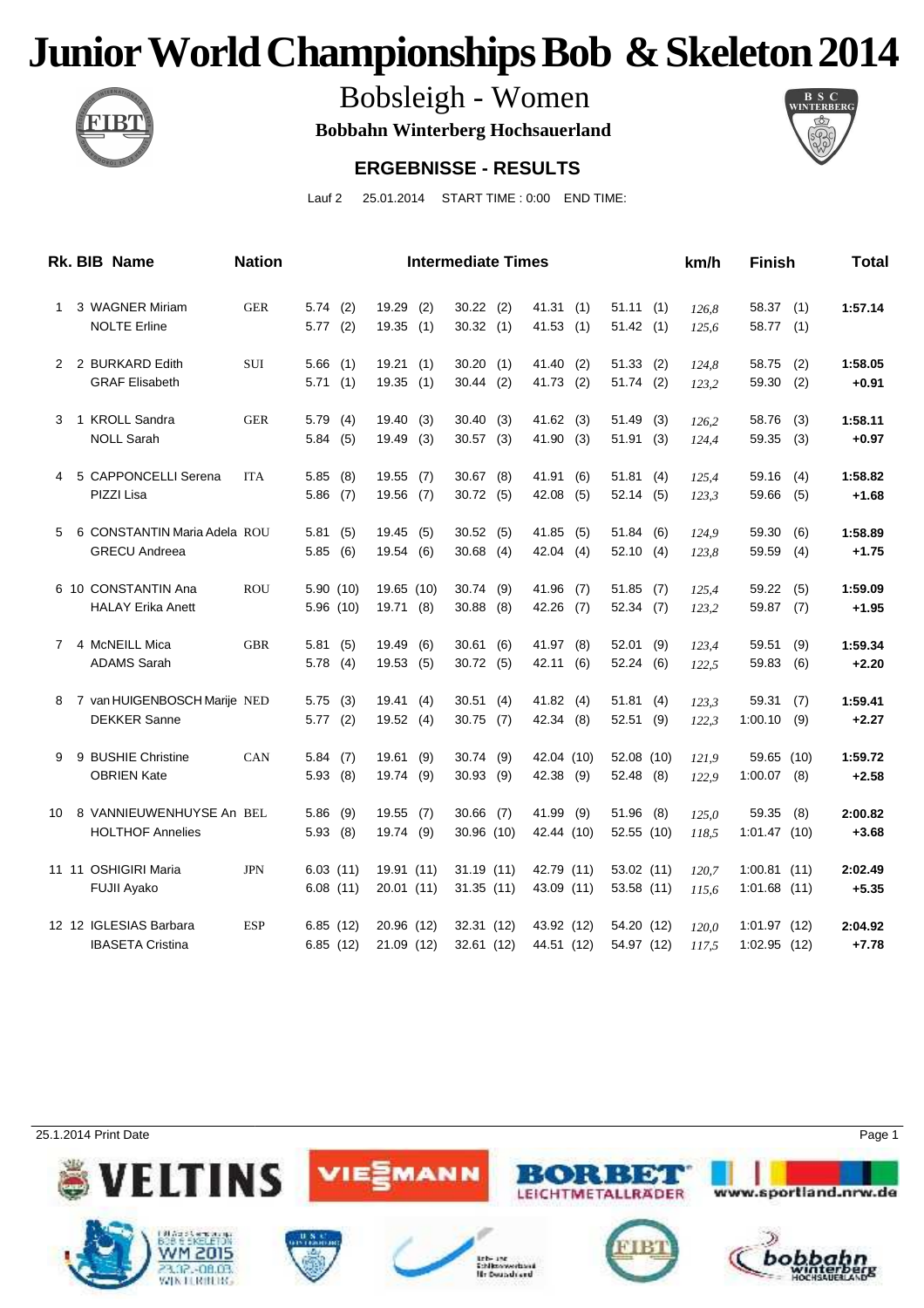

Bobsleigh - Fourman

**Bobbahn Winterberg Hochsauerland**



#### **ERGEBNISSE - RESULTS**

Lauf 2 26.01.2014 START TIME : 10:00 END TIME: 11:35

|             | Rk. BIB Name                                                                                               | <b>Nation</b> |                      |            |                          |            | <b>Intermediate Times</b> |            |                        |            |                         |            | km/h           | <b>Finish</b>      |            | Total              |
|-------------|------------------------------------------------------------------------------------------------------------|---------------|----------------------|------------|--------------------------|------------|---------------------------|------------|------------------------|------------|-------------------------|------------|----------------|--------------------|------------|--------------------|
| 1           | 1 KLAMMER Albrecht<br>KNÖTZSCH Phillipp<br><b>JAQUES Pierre</b><br><b>KUNZE Florian Paul</b>               | <b>GER</b>    | 5.31(3)<br>5.27      | (3)        | 18.64<br>18.55           | (4)<br>(3) | 29.31(4)<br>29.26         | (4)        | 40.06<br>40.06         | (2)<br>(2) | 49.53 (1)<br>49.58 (1)  |            | 131,5<br>131,2 | 56.45<br>56.53     | (1)<br>(1) | 1:52.98            |
| 2           | 5 ANDRIANOV Maxim<br><b>UTKIN Pavel</b><br><b>CHUBAKOV Yuriy</b><br><b>ZAITSEV Vladimir</b>                | <b>RUS</b>    | 5.26<br>5.23         | (1)<br>(1) | 18.56<br>18.52           | (1)<br>(1) | 29.24<br>29.20(1)         | (2)        | 40.05<br>40.06         | (1)<br>(2) | 49.60<br>49.63          | (2)<br>(3) | 130,5<br>129,6 | 56.60<br>56.68     | (2)<br>(4) | 1:53.28<br>+0.30   |
|             | 2 10 BOEHMER Matthias<br><b>CHRIST Axel</b><br><b>LOCHNER Johannes</b><br><b>WOBETO Philipp</b>            | <b>GER</b>    | 5.31<br>5.26         | (3)<br>(2) | 18.59<br>18.53           | (3)<br>(2) | 29.26<br>29.20(1)         | (3)        | 40.08<br>40.02         | (3)<br>(1) | 49.64 (3)<br>49.62 (2)  |            | 130,6<br>130,0 | 56.64<br>56.64     | (3)<br>(3) | 1:53.28<br>+0.30   |
| 4           | 2 WALTHER Nico<br>SCHMACHT Christian<br><b>KORONA Kevin</b><br><b>NOLTE Pablo</b>                          | <b>GER</b>    | 5.34(6)<br>5.32(5)   |            | 18.74(7)<br>18.62(6)     |            | 29.45<br>29.30            | (6)<br>(6) | 40.29<br>40.10         | (6)<br>(4) | 49.79<br>49.63 (3)      | (6)        | 131,6<br>131,1 | 56.71<br>56.60     | (5)<br>(2) | 1:53.31<br>+0.33   |
|             | 5 8 PASHKOV Evgeny<br><b>LYLOV Andrey</b><br>MEDVEDEV VLADISLAV<br><b>ZAITSEV Alexey</b>                   | <b>RUS</b>    | 5.28<br>5.27(3)      | (2)        | 18.56<br>18.56           | (1)<br>(4) | 29.22<br>29.24(3)         | (1)        | 40.09<br>40.13         | (4)<br>(6) | 49.64<br>49.72 (6)      | (3)        | 129,9<br>130,2 | 56.67<br>56.75     | (4)<br>(6) | 1:53.42<br>+0.44   |
| 6           | 6 MAIER Benjamin<br><b>SAMMER Markus</b><br><b>HEUFLER Sebastian</b><br>SOMOV Angel                        | <b>AUT</b>    | 5.34(6)<br>5.33(6)   |            | 18.69<br>18.61           | (6)<br>(5) | 29.38<br>29.28            | (5)<br>(5) | 40.23<br>40.11         | (5)<br>(5) | 49.77 (5)<br>49.66      | (5)        | 130,4<br>130,3 | 56.77<br>56.68     | (6)<br>(4) | 1:53.45<br>$+0.47$ |
| $7^{\circ}$ | 9 BAUMGARTNER Patrick<br><b>ZANAROTTO Danilo</b><br><b>GRANDE Alessandro</b><br><b>ZUCCHINI Alessandro</b> | <b>ITA</b>    | 5.42(9)<br>5.43(10)  |            | 18.83<br>18.82           | (8)<br>(9) | 29.55<br>29.57 (8)        | (8)        | 40.44<br>40.52         | (7)<br>(9) | 50.02(7)<br>$50.14$ (9) |            | 130,3<br>129,8 | 57.02<br>57.19     | (7)<br>(8) | 1:54.21<br>+1.23   |
| 8           | 3 BASCUE Codie<br><b>IVES Kevin</b><br>LIGHTSEY Harry<br>McCARTY Michael                                   | <b>USA</b>    | 5.45(11)<br>5.45(11) |            | 18.89 (11)<br>18.86 (10) |            | 29.63 (9)<br>29.60 (9)    |            | 40.58<br>40.51 (8)     | (9)        | $50.19$ (9)<br>50.11(7) |            | 130,4<br>130,4 | 57.19<br>57.09 (7) | (9)        | 1:54.28<br>$+1.30$ |
| 9           | 4 STULNEV Alexey<br><b>KONDRATENKO Vasiliy</b><br>SOLDATENKOV Aleksandr<br><b>GNEZDILOV Nikolai</b>        | <b>RUS</b>    | 5.31(3)<br>5.33(6)   |            | 18.68(5)<br>18.71(7)     |            | 29.47 (7)<br>29.53(7)     |            | 40.45 (8)<br>40.47 (7) |            | $50.07$ (8)<br>50.11(7) |            | 130,0<br>129,2 | 57.11<br>57.20 (9) | (8)        | 1:54.31<br>$+1.33$ |

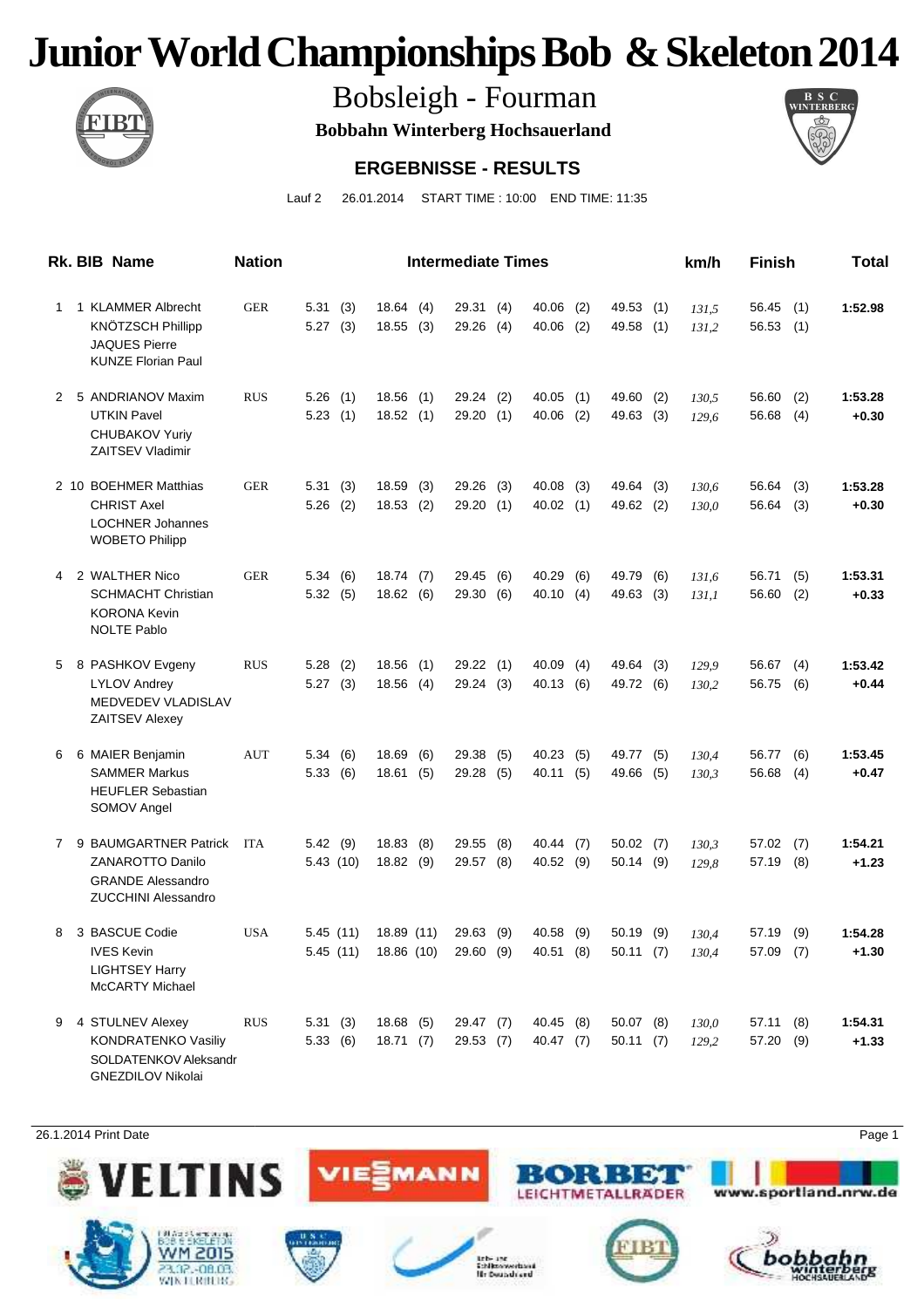

Bobsleigh - Fourman

**Bobbahn Winterberg Hochsauerland**



#### **ERGEBNISSE - RESULTS**

Lauf 2 26.01.2014 START TIME : 10:00 END TIME: 11:35

| Rk. BIB Name                                                                                              | <b>Nation</b> |                        | <b>Intermediate Times</b>  | km/h                     | <b>Finish</b>            | Total                   |                |                          |                    |
|-----------------------------------------------------------------------------------------------------------|---------------|------------------------|----------------------------|--------------------------|--------------------------|-------------------------|----------------|--------------------------|--------------------|
| <b>HEIBL Thomas</b><br>10 11<br><b>WISUR Espen Rene</b><br><b>BJUGN Andreas</b><br><b>HEIBL Korbinian</b> | <b>NOR</b>    | 5.53(12)<br>5.52(12)   | 18.97 (12)<br>19.00 (12)   | 29.75 (12)<br>29.81 (12) | 40.70 (11)<br>40.76 (11) | 50.33(10)<br>50.42(11)  | 129.1<br>128,4 | 57.39 (10)<br>57.55 (11) | 1:54.94<br>$+1.96$ |
| 10 12 MATOUSEK Radek<br><b>KOPRIVA Jaroslav</b><br><b>DVORAK Dominik</b><br>CARDA Jan                     | <b>CZE</b>    | 5.42(9)<br>(8)<br>5.41 | 18.86 (10)<br>18.81<br>(8) | 29.69 (11)<br>29.61 (10) | 40.70 (11)<br>40.55 (10) | 50.41 (12)<br>50.23(10) | 127,5<br>128,2 | 57.57 (12)<br>57.37 (10) | 1:54.94<br>$+1.96$ |
| <b>GOLDER Will</b><br>12<br>7<br>WATSON ashley<br><b>HALL Bradley</b><br>SMALLIN Jordan                   | <b>GBR</b>    | 5.41(8)<br>5.42<br>(9) | 18.85 (9)<br>18.90 (11)    | 29.66 (10)<br>29.77 (11) | 40.66 (10)<br>40.87 (12) | 50.37(11)<br>50.65(13)  | 128,5<br>128.4 | 57.50 (11)<br>57.79 (12) | 1:55.29<br>$+2.31$ |
| 13 13 RITZMANN Simon<br><b>BRIKER Simon</b><br><b>MITTERHUBER Kevin</b><br><b>DOERIG Marco</b>            | <b>SUI</b>    | 5.54(13)<br>5.55(13)   | 19.07 (13)<br>19.05 (13)   | 29.92 (13)<br>29.88 (13) | 40.96 (13)<br>40.92 (13) | 50.68 (13)<br>50.63(12) | 128,3<br>127,9 | 57.82 (13)<br>57.79 (12) | 1:55.61<br>$+2.63$ |

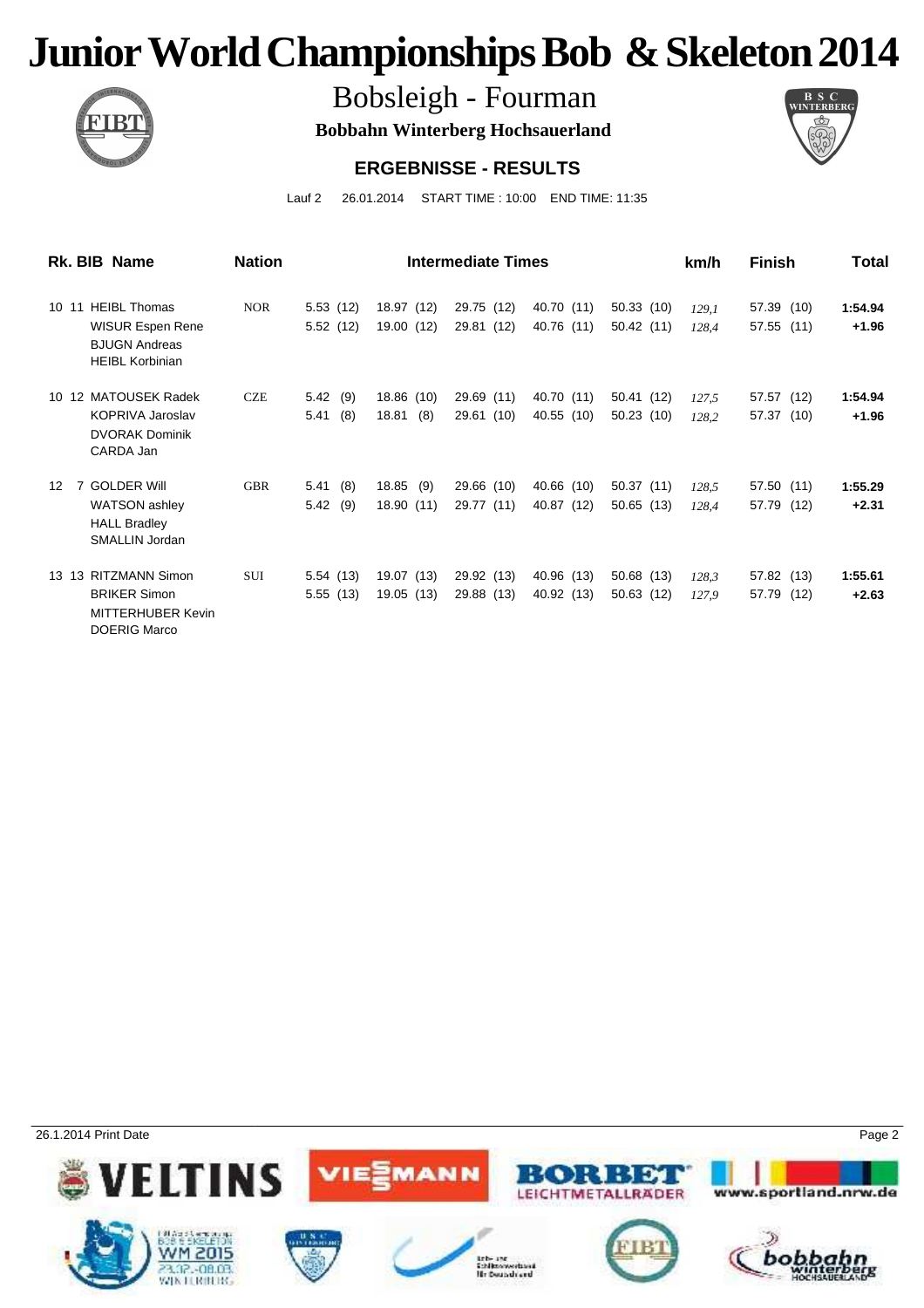

Skeleton - Men

**Bobbahn Winterberg Hochsauerland**



#### **ERGEBNISSE - RESULTS**

Lauf 2 25.01.2014 START TIME : 12:45 END TIME: 13:30

|   | Rk. BIB Name            | <b>Nation</b> |            |            | <b>Intermediate Times</b> |             |             | km/h  | <b>Finish</b>  |     | Total   |
|---|-------------------------|---------------|------------|------------|---------------------------|-------------|-------------|-------|----------------|-----|---------|
| 1 | 5 SCHLEINITZ von Kilian | <b>GER</b>    | 5.10(4)    | 18.52(3)   | $29.63$ (2)               | 40.94 (2)   | $50.97$ (2) | 124,8 | 58.36          | (2) | 1:56.88 |
|   |                         |               | 5.10(2)    | 18.60(2)   | 29.71 (2)                 | 41.01(1)    | $51.06$ (1) | 124,2 | 58.52(1)       |     |         |
| 2 | 3 GROTHEER Christopher  | <b>GER</b>    | $5.04$ (2) | 18.45(1)   | $29.56$ (1)               | $40.86$ (1) | $50.86$ (1) | 124,7 | 58.30          | (1) | 1:57.01 |
|   |                         |               | 5.10(2)    | 18.65(4)   | 29.80 (3)                 | 41.14 (3)   | 51.22(3)    | 124,2 | 58.71          | (2) | $+0.13$ |
| 3 | 2 MAIER Raphael         | AUT           | 5.14(6)    | 18.59(4)   | 29.74 (4)                 | 41.15 (3)   | 51.21(3)    | 124,6 | 58.64          | (3) | 1:57.42 |
|   |                         |               | 5.18(11)   | 18.77 (9)  | 29.94 (5)                 | 41.34 (4)   | 51.38(4)    | 125,1 | 58.78 (3)      |     | $+0.54$ |
| 4 | 4 RADY Dominic          | <b>GER</b>    | 5.00(1)    | 18.45(1)   | 29.72 (3)                 | 41.16 (4)   | 51.24(4)    | 123,4 | 58.80          | (4) | 1:57.58 |
|   |                         |               | 4.97(1)    | 18.43(1)   | $29.65$ (1)               | $41.09$ (2) | 51.19 (2)   | 123,2 | 58.78          | (3) | $+0.70$ |
| 5 | 1 GASPARI Mattia        | <b>ITA</b>    | 5.21(12)   | 18.77 (10) | 30.01(7)                  | 41.40 (5)   | 51.50(5)    | 123,5 | 59.01          | (5) | 1:58.03 |
|   |                         |               | $5.17$ (9) | 18.76 (8)  | 29.97 (7)                 | 41.34 (4)   | 51.38(4)    | 123,3 | 59.02          | (5) | $+1.15$ |
| 6 | 9 MITEV Neven           | <b>RUS</b>    | 5.14(6)    | 18.74 (8)  | $30.02$ (8)               | 41.47 (6)   | 51.57 (6)   | 123,2 | 59.11          | (7) | 1:58.26 |
|   |                         |               | 5.12(5)    | 18.70 (6)  | 29.95 (6)                 | 41.41 (6)   | 51.55(6)    | 122,4 | 59.15          | (7) | $+1.38$ |
| 7 | 6 MARTINEAU Barrett     | CAN           | 5.23(13)   | 18.86 (12) | 30.15(11)                 | 41.59 (9)   | $51.65$ (7) | 124,3 | 59.10          | (6) | 1:58.38 |
|   |                         |               | 5.21(12)   | 18.87 (11) | 30.19 (10)                | 41.67 (10)  | 51.79 (8)   | 124,1 | 59.28          | (8) | $+1.50$ |
| 8 | 8 AUER Alexander        | <b>AUT</b>    | 5.18(10)   | 18.86 (12) | 30.21 (12)                | 41.77 (12)  | 51.93 (10)  | 122,9 | 59.50          | (9) | 1:58.64 |
|   |                         |               | 5.16(8)    | 18.73(7)   | 29.99 (8)                 | 41.47(7)    | $51.58$ (7) | 123,3 | 59.14          | (6) | $+1.76$ |
|   | 9 11 GEISLER Stefan     | AUT           | 5.18(10)   | 18.75 (9)  | 30.05(10)                 | 41.65 (10)  | 51.85(9)    | 121,7 | 59.56 (10)     |     | 1:59.17 |
|   |                         |               | $5.17$ (9) | 18.84 (10) | 30.19(10)                 | 41.77 (12)  | 51.97(11)   | 122,6 | 59.61 (10)     |     | $+2.29$ |
|   | 10 14 BOYER Kevin       | <b>CAN</b>    | 5.14(6)    | 18.71(7)   | 30.00(6)                  | 41.56 (8)   | 51.98 (11)  | 119,2 | 59.85 (13)     |     | 1:59.45 |
|   |                         |               | 5.15(7)    | 18.69(5)   | $30.00$ (9)               | 41.62 (9)   | 51.91 (10)  | 121,5 | 59.60          | (9) | $+2.57$ |
|   | 11 16 LEBEDEV Vladimir  | <b>RUS</b>    | 5.32 (15)  | 19.03 (15) | 30.33 (14)                | 41.91 (13)  | 52.10 (13)  | 122,3 | 59.71 (11)     |     | 1:59.59 |
|   |                         |               | 5.32 (13)  | 18.98 (13) | 30.29 (13)                | 42.01 (15)  | 52.23 (14)  | 121,9 | 59.88 (13)     |     | $+2.71$ |
|   | 12 13 McGLADE Kevin     | <b>USA</b>    | 5.10(4)    | 18.65(6)   | $30.02$ (8)               | 41.68 (11)  | 51.98(11)   | 119,6 | 59.82 (12)     |     | 1:59.62 |
|   |                         |               | 5.10(2)    | 18.62 (3)  | 29.91 (4)                 | 41.49 (8)   | 51.85 (9)   | 118,3 | 59.80 (11)     |     | $+2.74$ |
|   | 13 12 TIMMINGS Nicholas | <b>AUS</b>    | 5.14(6)    | 18.85 (11) | 30.29(13)                 | 41.99 (14)  | 52.31 (14)  | 121,4 | 1:00.01(14)    |     | 2:00.04 |
|   |                         |               | 5.12(5)    | 18.89 (12) | 30.31(15)                 | 41.95 (14)  | 52.28 (15)  | 120,8 | $1:00.03$ (15) |     | $+3.16$ |
|   | 14 19 GRAF Fadri        | SUI           | 5.26 (14)  | 18.94 (14) | 30.35(15)                 | 42.03 (15)  | 52.34 (15)  | 120,4 | 1:00.15(15)    |     | 2:00.07 |
|   |                         |               | 5.34 (15)  | 18.99 (15) | 30.30(14)                 | 41.92 (13)  | 52.19 (13)  | 120,9 | 59.92 (14)     |     | $+3.19$ |

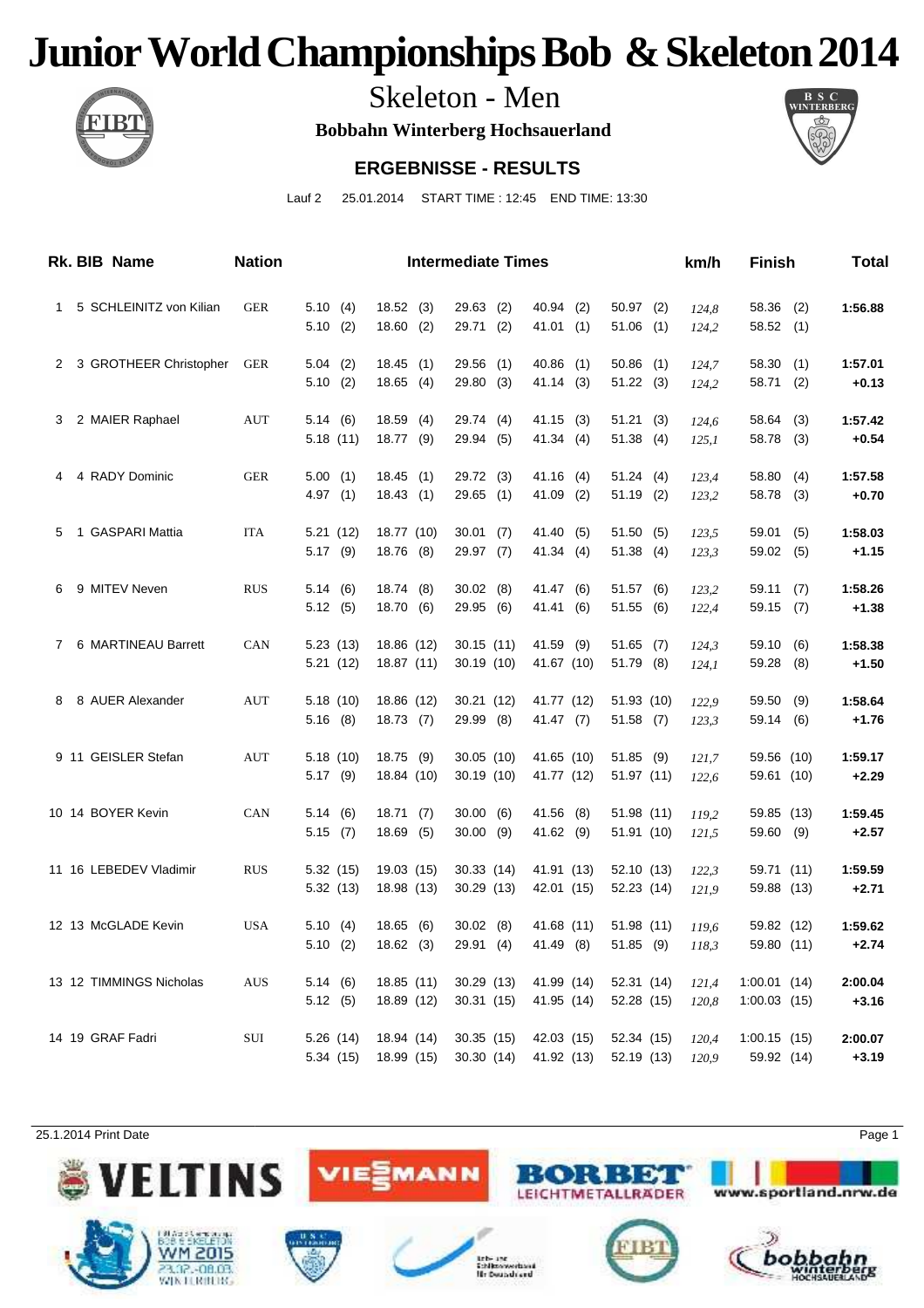

Skeleton - Men

**Bobbahn Winterberg Hochsauerland**



#### **ERGEBNISSE - RESULTS**

Lauf 2 25.01.2014 START TIME : 12:45 END TIME: 13:30

| Rk. BIB Name           | <b>Nation</b> |           | <b>Intermediate Times</b> | km/h       | <b>Finish</b> | Total       |       |                |         |
|------------------------|---------------|-----------|---------------------------|------------|---------------|-------------|-------|----------------|---------|
| 15 17 GRAF Riet        | SUI           | 5.33(16)  | 19.05 (16)                | 30.43(16)  | 42.03 (15)    | 52.37 (16)  | 120,0 | $1:00.26$ (16) | 2:00.09 |
|                        |               | 5.32(13)  | 18.98 (13)                | 30.24 (12) | 41.73 (11)    | 52.07 (12)  | 120,2 | 59.83 (12)     | $+3.21$ |
| 7 SABITOV Ruslan<br>16 | <b>RUS</b>    | 5.09(3)   | 18.63(5)                  | 29.98 (5)  | 41.53 (7)     | $51.75$ (8) | 120,8 | 59.45 (8)      | 2:00.45 |
|                        |               | 5.94(20)  | 19.87 (20)                | 31.32 (20) | 42.96 (20)    | 53.25 (20)  | 120,4 | 1:01.00(20)    | $+3.57$ |
| 17 18 CHIOIBASU Cosmin | <b>ROU</b>    | 5.53(20)  | 19.39 (19)                | 30.81 (19) | 42.42 (18)    | 52.74 (18)  | 120,1 | $1:00.58$ (18) | 2:00.72 |
|                        |               | 5.54(18)  | 19.34 (17)                | 30.68 (17) | 42.21 (16)    | 52.40 (16)  | 120.9 | 1:00.14(16)    | $+3.84$ |
| 18 15 TIMMINGS Dean    | <b>AUS</b>    | 5.34(17)  | 19.11 (17)                | 30.54 (17) | 42.21 (17)    | 52.50 (17)  | 119.6 | 1:00.40(17)    | 2:00.90 |
|                        |               | 5.46(16)  | 19.24 (16)                | 30.64(16)  | 42.25 (17)    | 52.64 (17)  | 119,6 | 1:00.50(17)    | $+4.02$ |
| 19 10 OTTOSSON Rasmus  | <b>SWE</b>    | 5.52(19)  | 19.36 (18)                | 30.75 (18) | 42.46 (19)    | 52.90 (19)  | 117,4 | $1:00.88$ (19) | 2:01.42 |
|                        |               | 5.63(19)  | 19.43 (19)                | 30.80(18)  | 42.41 (18)    | 52.72 (18)  | 119.5 | 1:00.54(18)    | $+4.54$ |
| 20 20 SIEBER Basil     | SUI           | 5.44 (18) | 19.46 (20)                | 31.11(20)  | 43.09 (20)    | 53.60 (20)  | 118.9 | $1:01.67$ (20) | 2:02.45 |
|                        |               | 5.46 (16) | 19.36 (18)                | 30.89 (19) | 42.61 (19)    | 52.94 (19)  | 120,2 | 1:00.78(19)    | $+5.57$ |

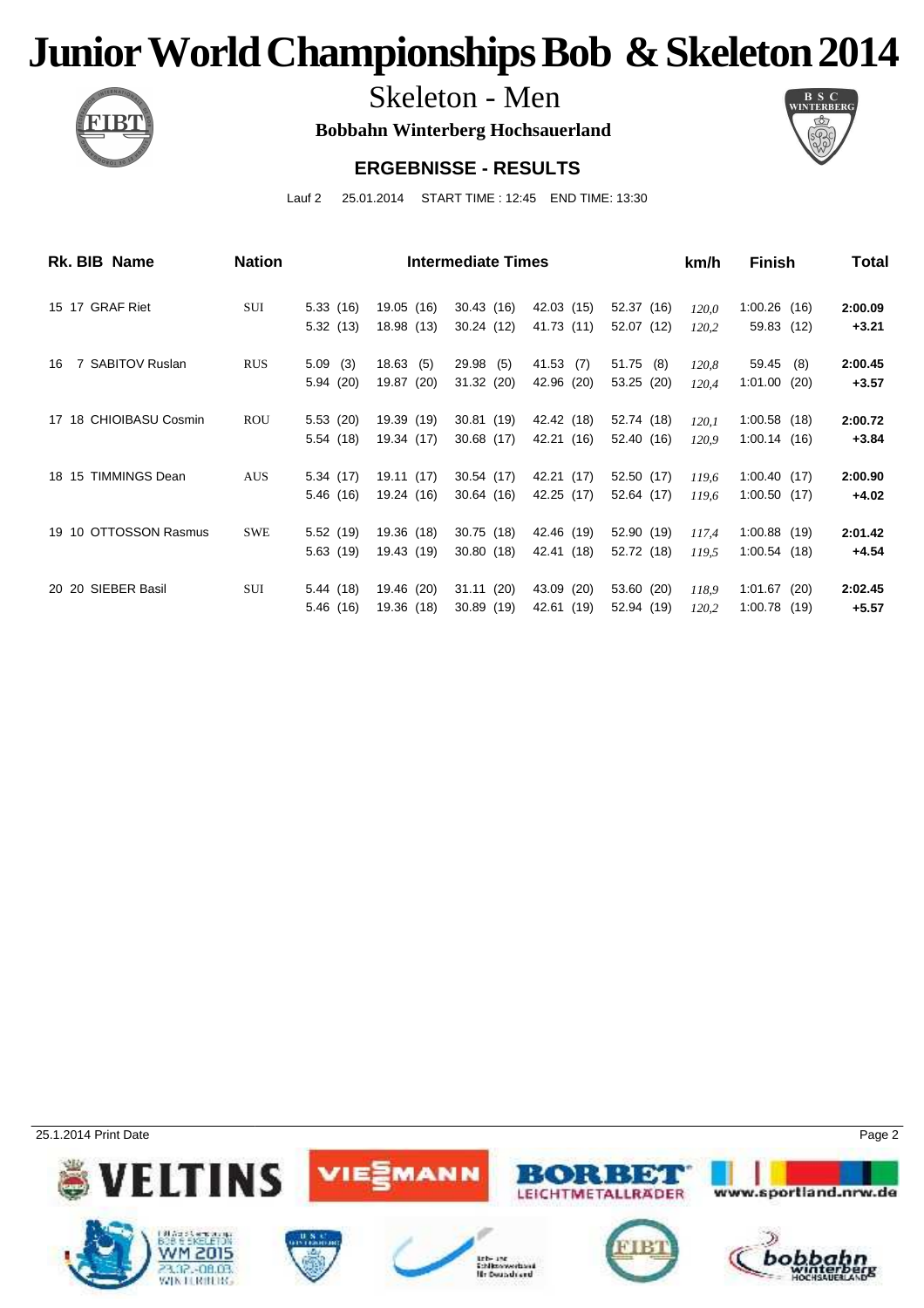

Skeleton - Women

**Bobbahn Winterberg Hochsauerland**



#### **ERGEBNISSE - RESULTS**

Lauf 2 25.01.2014 START TIME : 12:00 END TIME:

|                      | <b>Rk. BIB Name</b>             | <b>Nation</b> | <b>Intermediate Times</b> |                          |     |                            |  |                          |     |                          |  | km/h           | <b>Finish</b>                 |            | Total              |
|----------------------|---------------------------------|---------------|---------------------------|--------------------------|-----|----------------------------|--|--------------------------|-----|--------------------------|--|----------------|-------------------------------|------------|--------------------|
| 1                    | 4 LOELLING Jacqueline           | <b>GER</b>    | 5.91(16)<br>5.83(17)      | 19.95 (16)<br>19.81 (17) |     | 31.49(7)<br>31.10(13)      |  | 42.96 (4)<br>42.40       | (5) | $52.94$ (2)<br>52.33(2)  |  | 125,6<br>126,4 | 1:00.28<br>59.65              | (1)<br>(1) | 1:59.93            |
| $\mathbf{2}^{\circ}$ | 7 VATHJE Elisabeth              | CAN           | 5.46(3)                   | 19.29(1)                 |     | $30.83$ (1)                |  | 42.50 (1)                |     | 52.72(1)                 |  | 122,9          | 1:00.33                       | (2)        | 2:00.15            |
|                      |                                 |               | 5.44(3)                   | 19.24(4)                 |     | $30.58$ (2)                |  | 42.09                    | (1) | 52.25(1)                 |  | 123,3          | 59.82                         | (2)        | $+0.22$            |
| 3                    | 9 MAZILU Maria Marinela         | ROU           | 5.49(5)                   | $19.38$ (2)              |     | $31.04$ (2)                |  | 42.79 (2)                |     | $53.06$ (3)              |  | 121,6          | 1:00.75                       | (3)        | 2:00.89            |
|                      |                                 |               | 5.44(3)                   | 19.21                    | (2) | $30.56$ (1)                |  | 42.11                    | (2) | 52.42 (3)                |  | 121,5          | 1:00.14                       | (3)        | $+0.96$            |
| 4                    | 3 THOMPSON Robynne              | CAN           | 5.47(4)                   | 19.40(4)                 |     | $31.04$ (2)                |  | 42.79 (2)                |     | $53.08$ (4)              |  | 121,3          | 1:00.79                       | (4)        | 2:00.97            |
|                      |                                 |               | 5.47(6)                   | 19.38                    | (7) | $30.78$ (5)                |  | 42.34                    | (4) | 52.53(4)                 |  | 122,0          | 1:00.18                       | (4)        | $+1.04$            |
| 5                    | 6 ZUBKOVA Elisaveta             | <b>RUS</b>    | 5.76 (15)<br>5.70 (15)    | 19.73 (10)<br>19.56 (10) |     | $31.36$ (5)<br>$30.89$ (8) |  | 43.07 (6)<br>42.40       |     | 53.28 (6)                |  | 122,1          | 1:00.87<br>1:00.18            | (6)        | 2:01.05            |
|                      |                                 |               |                           |                          |     |                            |  |                          | (5) | 52.57 (5)                |  | 122,1          |                               | (4)        | $+1.12$            |
| 6                    | 2 HERMANN Tina                  | <b>GER</b>    | 5.66(12)<br>5.70 (15)     | 19.62 (6)<br>19.80 (16)  |     | 31.26(4)<br>31.21(15)      |  | 42.99 (5)<br>42.72 (12)  |     | 53.26 (5)<br>52.93 (11)  |  | 123,0<br>123,3 | 1:00.84<br>1:00.50            | (5)<br>(9) | 2:01.34<br>$+1.41$ |
|                      |                                 |               |                           |                          |     |                            |  |                          |     |                          |  |                |                               |            |                    |
| $\mathbf{7}$         | 1 JUST Maxi                     | <b>GER</b>    | 5.66(12)<br>5.63(10)      | 19.76 (11)<br>19.52 (9)  |     | 31.53(11)<br>30.91(9)      |  | 43.41 (8)<br>42.47 (9)   |     | 53.73(7)<br>52.63(7)     |  | 120,3<br>123,0 | 1:01.48<br>1:00.22            | (8)<br>(6) | 2:01.70<br>$+1.77$ |
|                      | 8 12 KHUZINA RENATA             |               |                           |                          |     |                            |  |                          |     |                          |  |                |                               |            |                    |
|                      |                                 | <b>RUS</b>    | 5.61<br>(8)<br>5.62(9)    | 19.68 (9)<br>19.57 (11)  |     | 31.50(9)<br>30.99 (11)     |  | 43.38 (7)<br>42.57 (10)  |     | 53.73(7)<br>52.90 (10)   |  | 121,6<br>120,9 | 1:01.42<br>$1:00.63$ (11)     | (7)        | 2:02.05<br>$+2.12$ |
|                      | 9 14 CHARNEY Madison            | CAN           | 5.65(10)                  | 19.88 (14)               |     | 31.69 (13)                 |  | 43.53 (11)               |     | $53.86$ (9)              |  | 120,2          | 1:01.66                       | (9)        | 2:02.10            |
|                      |                                 |               | $5.57$ (8)                | 19.37 (6)                |     | $30.68$ (3)                |  | 42.20 (3)                |     | 52.57 (5)                |  | 119,2          | 1:00.44                       | (7)        | $+2.17$            |
|                      | 10 15 BOS Kimberley             | <b>NED</b>    | 5.49<br>(5)               | 19.64(7)                 |     | 31.50(9)                   |  | 43.48 (10)               |     | 54.00 (11)               |  | 118,4          | 1:01.95(10)                   |            | 2:02.45            |
|                      |                                 |               | 5.45(5)                   | 19.34(5)                 |     | 30.80(6)                   |  | 42.44 (7)                |     | 52.71 (8)                |  | 121,0          | $1:00.50$ (9)                 |            | $+2.52$            |
| 11                   | 5 PRIEDULENA Lelde              | LAT           | 5.49<br>(5)               | 19.64(7)                 |     | 31.73 (14)                 |  | 43.90 (14)               |     | 54.34 (14)               |  | 119,9          | $1:02.16$ (13)                |            | 2:02.60            |
|                      |                                 |               | 5.42(2)                   | 19.22(3)                 |     | 30.73(4)                   |  | 42.44 (7)                |     | 52.72 (9)                |  | 121,1          | $1:00.44$ (7)                 |            | $+2.67$            |
|                      | 12 16 SULLIVAN Meghan           | <b>USA</b>    | 5.43(2)                   | 19.47 (5)                |     | $31.36$ (5)                |  | 43.42 (9)                |     | 53.97 (10)               |  | 117,5          | 1:01.99(11)                   |            | 2:03.08            |
|                      |                                 |               | 5.47(6)                   | 19.41 (8)                |     | 30.96 (10)                 |  |                          |     | 42.80 (14) 53.20 (13)    |  | 119,0          | $1:01.09$ (14)                |            | $+3.15$            |
|                      | 13 18 BERGONZONI Guendalina ITA |               | 6.10(18)                  | 20.49 (18)               |     | 32.43 (17)                 |  | 44.30 (16)               |     | 54.60 (16)               |  | 122,1          | 1:02.23(15)                   |            | 2:03.09            |
|                      |                                 |               | 6.03(19)                  | 20.13 (18)               |     | 31.60 (17)                 |  | 43.14 (17)               |     | 53.28 (15)               |  | 123,1          | $1:00.86$ (12)                |            | $+3.16$            |
|                      | 14 13 NARRACOTT Jacqlyn         | <b>AUS</b>    | 5.62(9)<br>5.64(11)       | 19.79 (12)<br>19.70 (14) |     | 31.61 (12)<br>31.22 (16)   |  | 43.58 (12)<br>42.91 (15) |     | 54.07 (12)<br>53.28 (15) |  | 118,6<br>119,4 | $1:02.04$ (12)<br>1:01.14(15) |            | 2:03.18<br>$+3.25$ |